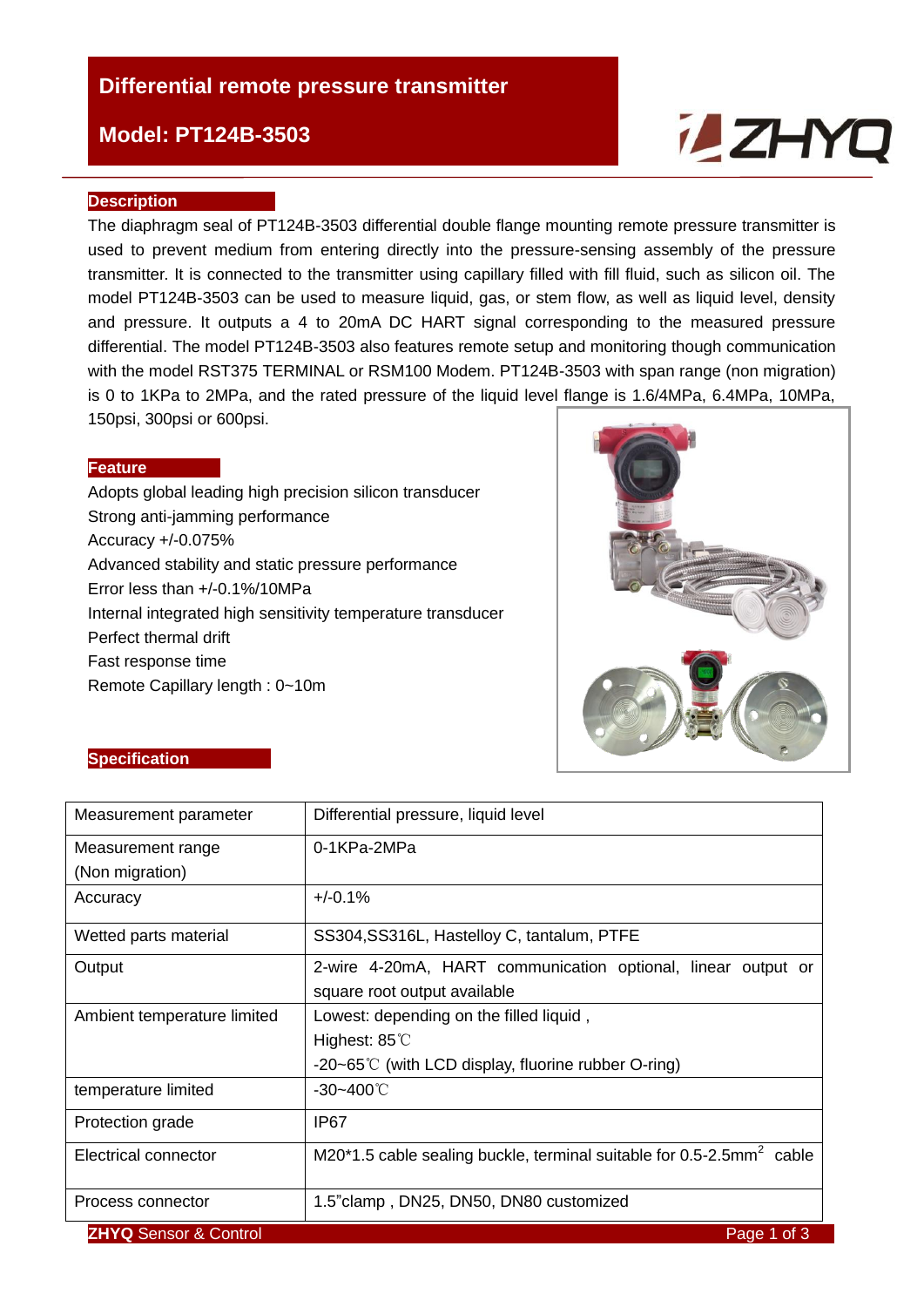

#### **Dimensions**



#### **Remote flange size table**

| <b>Standard Diameter</b>        | Rated<br>Pressure | φD    | φK    | $\phi$ d1 | $\phi$ d2 | $\phi$ d3 | t         | b     | Mating bolt    |              |
|---------------------------------|-------------------|-------|-------|-----------|-----------|-----------|-----------|-------|----------------|--------------|
|                                 |                   |       |       | Inserted  | Flat      |           |           |       | QTY            | <b>Screw</b> |
| <b>DN50</b>                     | PN1.6/4MPa        | 165   | 125   | 48.3      | 57        | 102       | $3 + 0.5$ | 20    | 4              | M16          |
| (Seal face DIN 2526E)           | PN6.4MPa          | 18    | 135   | 48.3      | 57        | 102       | $3 + 0.5$ | 26    | 4              | M20          |
| (Flange DIN2501)                | PN10MPa           | 195   | 145   | 48.3      | 57        | 102       | $3 + 0.5$ | 28    | $\overline{4}$ | M20          |
| <b>DN80</b>                     | PN1.6/4MPa        | 200   | 160   | 76        | 75        | 138       | $3 + 0.5$ | 24    | 8              | M16          |
| (Seal face DIN 2526E)           | PN6.4MPa          | 215   | 170   | 76        | 75        | 138       | $3 + 0.5$ | 28    | 8              | M20          |
| (Flange DIN2501)                | PN10MPa           | 230   | 180   | 76        | 75        | 138       | $3 + 0.5$ | 32    | 8              | M24          |
| <b>DN 2"</b><br>(ANSI B 16.5RF) | 150psi            | 152.4 | 120.6 | 48.3      | 57        | 92.1      | $3 + 0.5$ | 17.4  | 4              | M18          |
|                                 | 300psi            | 165.1 | 127.0 | 48.3      | 57        | 92.1      | $3 + 0.5$ | 20.6  | 8              | M18          |
|                                 | 600psi            | 165.1 | 127.0 | 48.3      | 57        | 92.1      | 6.35      | 31.75 | 8              | M18          |
| <b>DN 2"</b><br>(ANSI B 16.5RF) | 150psi            | 190.5 | 152.4 | 76        | 75        | 127       | $3 + 0.5$ | 22.2  | 4              | M16          |
|                                 | 300psi            | 209.5 | 168.3 | 76        | 75        | 127       | $3 + 0.5$ | 27    | 8              | M20          |
|                                 | 600psi            | 209.5 | 168.3 | 76        | 75        | 127       | 6.35      | 38.05 | 8              | M20          |
| <b>DN 4"</b>                    | 150psi            | 229   | 191   | 89        | 89        | 57        | $3 + 0.5$ | 30    | 8              | M18          |
| (ANSI B 16.5RF)                 | 300psi            | 255   | 200   | 89        | 89        | 57        | $3 + 0.5$ | 32    | 8              | M18          |